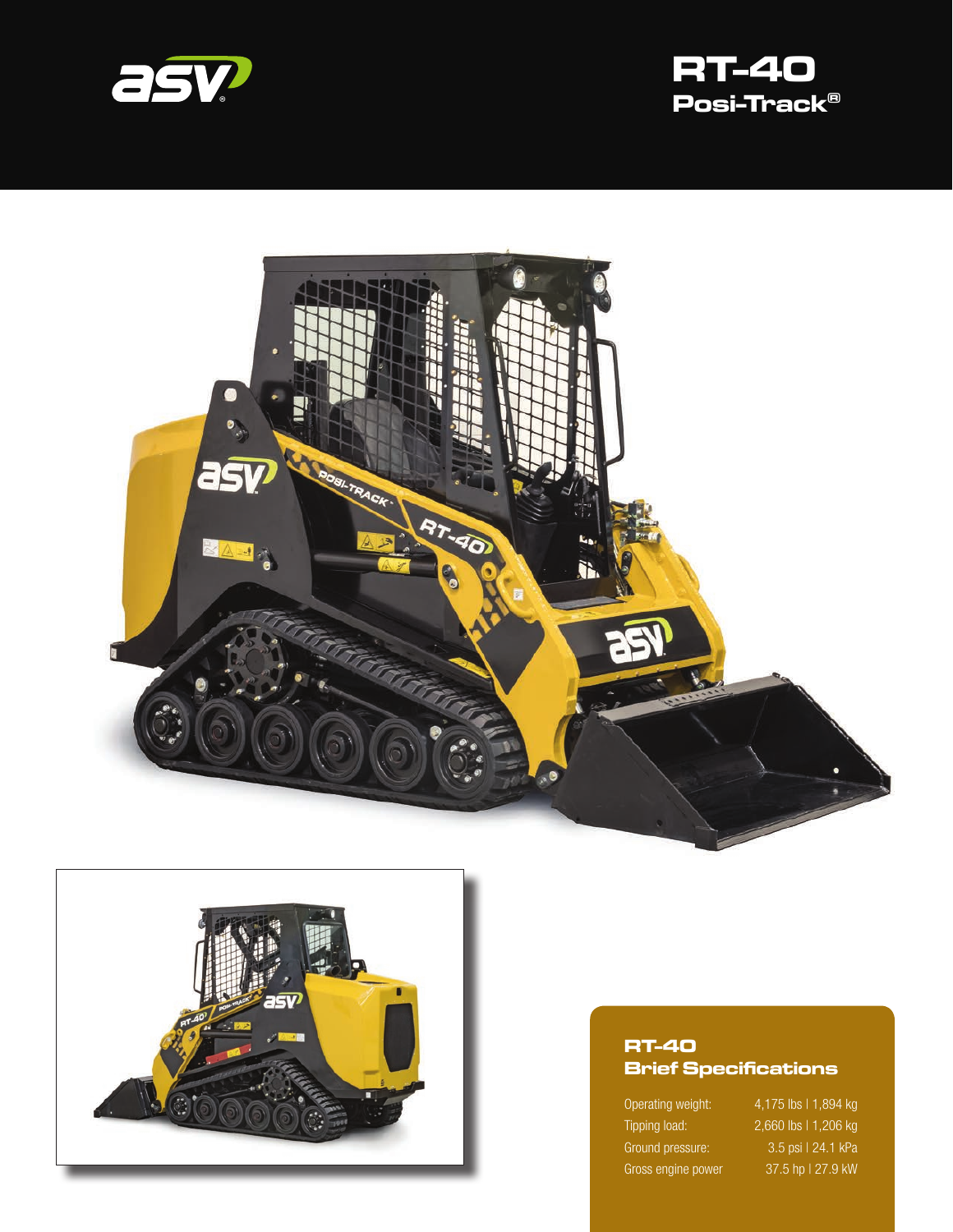# **SPECIFICATIONS**



### OPERATING SPECIFICATIONS AUXILIARY HYDRAULIC

| Loader arms                              | Radial               |
|------------------------------------------|----------------------|
| Operating weight                         | 4,175 lbs   1,894 kg |
| Shipping weight                          | 3,767 lbs   1,709 kg |
| Ground pressure @ operating weight       | 3.5 psi   24.1 kPa   |
| Rated operating capacity                 |                      |
| (35% of tipping load)                    | 931 lbs   422 kg     |
| Operating capacity (50% of tipping load) | 1,330 lbs   603 kg   |
| <b>Tipping load</b>                      | 2,660 lbs   1,206 kg |
| Travel speed, maximum                    | 7.1 mph   11.4 kph   |

#### ENGINE

| <b>Type</b>                     | Diesel, 3-cylinder, Turbocharged    |
|---------------------------------|-------------------------------------|
| Model                           | Kubota D1803-CR-T                   |
| <b>Displacement</b>             | 111.4 in <sup>3</sup>   1.82 L      |
| Gross power rating $@$ 2800 rpm | 37.5 hp   27.9 kW                   |
| Torque, peak                    | 84.5 ft-lb   115.8 Nm               |
| Cooling system                  | Engine-driven fan and               |
|                                 | coolant/anti-freeze-filled radiator |
| Intake air cleaner              | Dual stage                          |
| Emission controls               | Meets all U.S. EPA Tier 4 final     |
|                                 | standards                           |

### UNDERCARRIAGE

| Track type: General purpose track constructed of rubber compound with<br>embedded co-polymer cords and all-purpose treads. Single row of track<br>drive lugs molded in. Turf track with smooth tread available as an option. |                                            |  |
|------------------------------------------------------------------------------------------------------------------------------------------------------------------------------------------------------------------------------|--------------------------------------------|--|
| Track width                                                                                                                                                                                                                  | 11 in $1279$ mm                            |  |
| Length of track on ground                                                                                                                                                                                                    | 55 in 1,397 mm                             |  |
| Ground contact area                                                                                                                                                                                                          | 1,210 in <sup>2</sup>   .78 m <sup>2</sup> |  |
| Drive system                                                                                                                                                                                                                 | Two hydrostatic direct drive sprockets     |  |
|                                                                                                                                                                                                                              | controlled by a single joystick            |  |
| Track drive sprocket                                                                                                                                                                                                         | Elevated with low friction.                |  |
|                                                                                                                                                                                                                              | replaceable sprocket rollers               |  |
| Undercarriage suspension                                                                                                                                                                                                     | 2 independent torsion axles per            |  |
|                                                                                                                                                                                                                              | undercarriage                              |  |
| Roller wheels                                                                                                                                                                                                                | 12 high-density polyurethane and rubber    |  |
|                                                                                                                                                                                                                              | wheels per track. Wheels include sealed    |  |
|                                                                                                                                                                                                                              | bearings                                   |  |
| Roller wheel diameter                                                                                                                                                                                                        | 10 in $1254$ mm                            |  |

# **SYSTEM**

| Pump capacity         | 13.3 gpm   50.35 lpm                           |
|-----------------------|------------------------------------------------|
| System pressure, max. | 3,000 psi   20,684 kPa                         |
| Controls              | Intermittent via joystick button or continuous |
|                       | via console switch, mode selectable via        |
|                       | dash-mounted switch                            |
| Couplers              | Push-to-connect quick couplers mounted on      |
|                       | loader arm. Pressure relief valve mounted to   |
|                       | coupler block                                  |
| Cooling system        | High efficiency oil cooler beside engine       |
|                       | radiator, not stacked                          |
| Standard features     | Attachment control kit                         |
|                       | Manual guick-attach                            |

### ELECTRICAL SYSTEM

| Nominal charge    | 12 V                                            |
|-------------------|-------------------------------------------------|
| <b>Battery</b>    | 525 CCA                                         |
| Charging system   | 60 amp alternator                               |
| Outlets           | 2 -1 2 V ports inside operator station          |
| Wiring            | Pre-wired for all factory-available accessories |
| Standard features | Engine block heater                             |

## OPERATOR STATION

| Seat: Adjustable contour vinyl suspension seat with built-in operator<br>presence switch, lap bar and 2-inch I 51 mm wide seat belt.           |                                                                                                                                                                                |  |
|------------------------------------------------------------------------------------------------------------------------------------------------|--------------------------------------------------------------------------------------------------------------------------------------------------------------------------------|--|
| Loader control: Right-hand pilot hydraulic joystick controls loader lift,<br>lower and tilt, plus intermittent control of auxiliary hydraulic. |                                                                                                                                                                                |  |
| and direction.                                                                                                                                 | Drive control: Left-hand pilot hydraulic joystick controls machine speed                                                                                                       |  |
| Engine speed                                                                                                                                   | Hand-operated rotary throttle.                                                                                                                                                 |  |
| Parking brake                                                                                                                                  | Actuated by dash-mounted switch                                                                                                                                                |  |
| Multi-Functional<br>Display/Indicator<br><b>ROPS</b>                                                                                           | Engine oil pressure,<br>Hydraulic oil temperature,<br>Engine coolant temperature,<br>Battery voltage, Hourmeter,<br>Fuel level, Tachometer, Tripmeter.<br>ISO 3471 2008-08-15, |  |
|                                                                                                                                                | CAL OSHA 1596, 1999 subsect. (g) (9)                                                                                                                                           |  |
| <b>FOPS</b>                                                                                                                                    | ISO 3449: 2005-09                                                                                                                                                              |  |
| Operator restraint anchorage                                                                                                                   | ISO 6683:2005-01-15                                                                                                                                                            |  |
| Illumination                                                                                                                                   | 2 - Fixed forward-facing halogen lights<br>1 - Adjustable rear-facing halogen light<br>1 - Interior light                                                                      |  |
| Convenience                                                                                                                                    | 2 - 12 V power ports                                                                                                                                                           |  |
| <b>Standard features</b>                                                                                                                       | Horn, backup alarm, rear window                                                                                                                                                |  |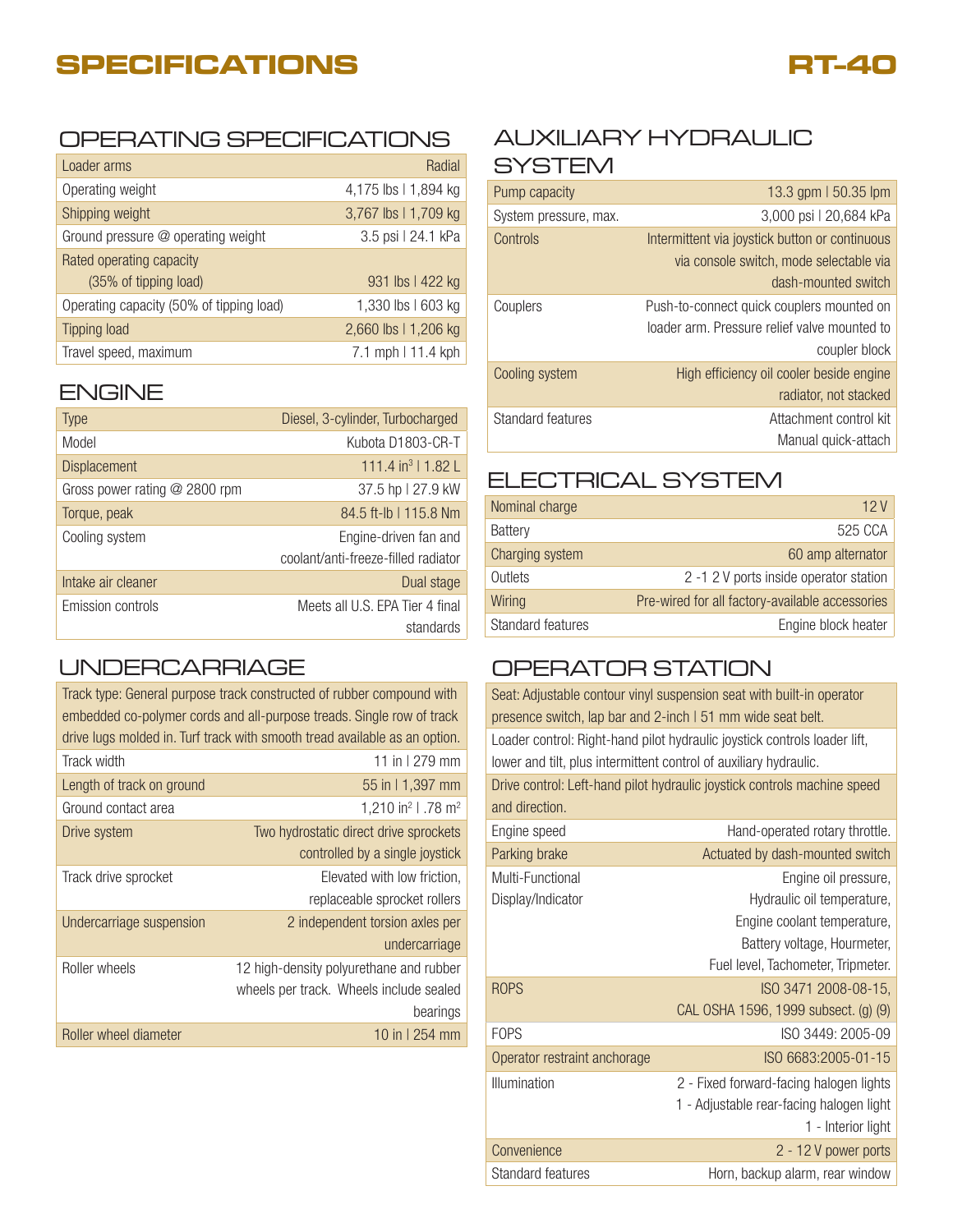# **DIMENSIONS RT-40**